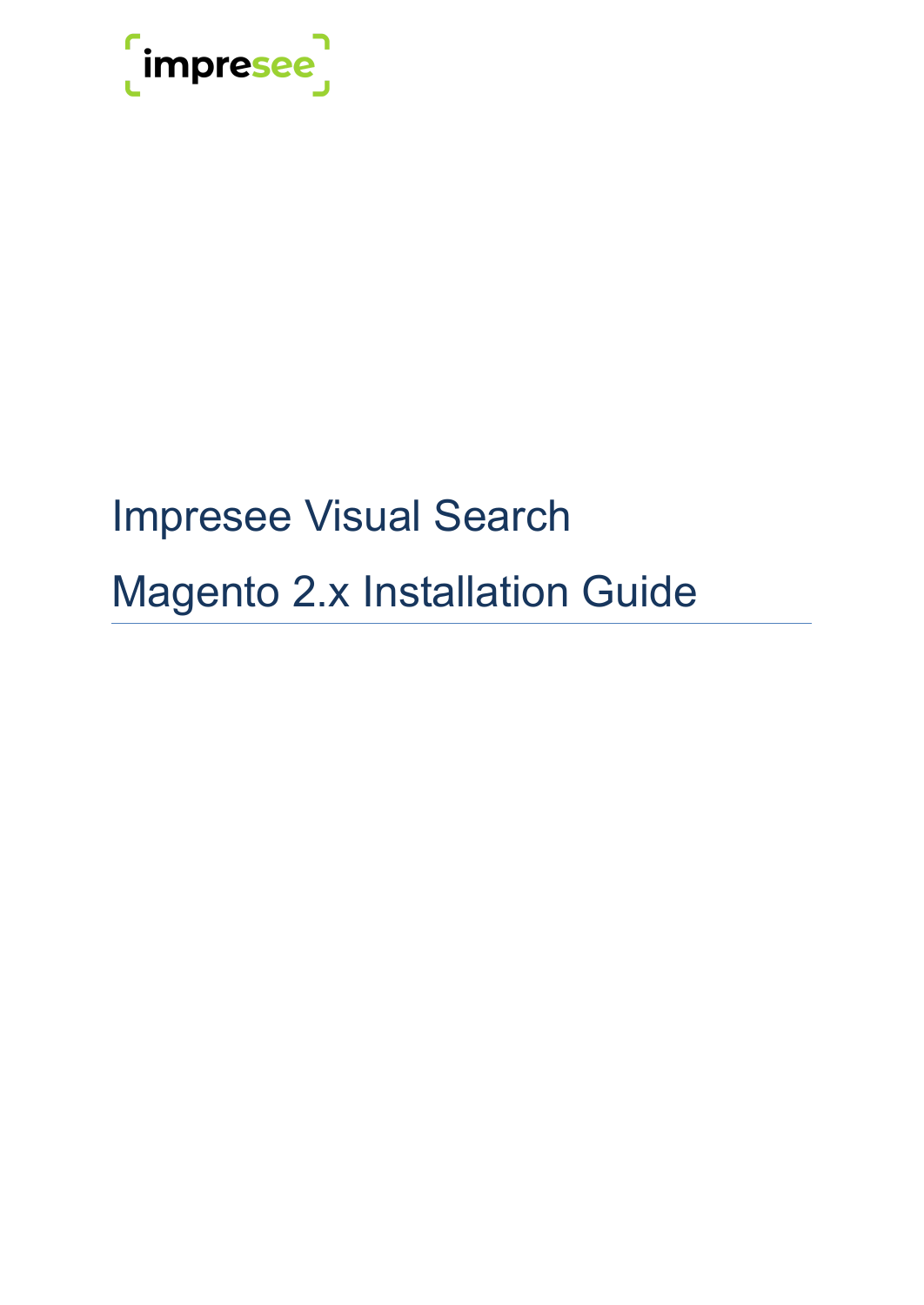

# Using Impresee Visual Search Module:

Once you install our module, enter your admin panel and find our menu button, then enter to module config.



The first screen it's only informative, in order to configure Impresee you will need to switch to the store view where you want to include the visual search (each store view will have a different configuration).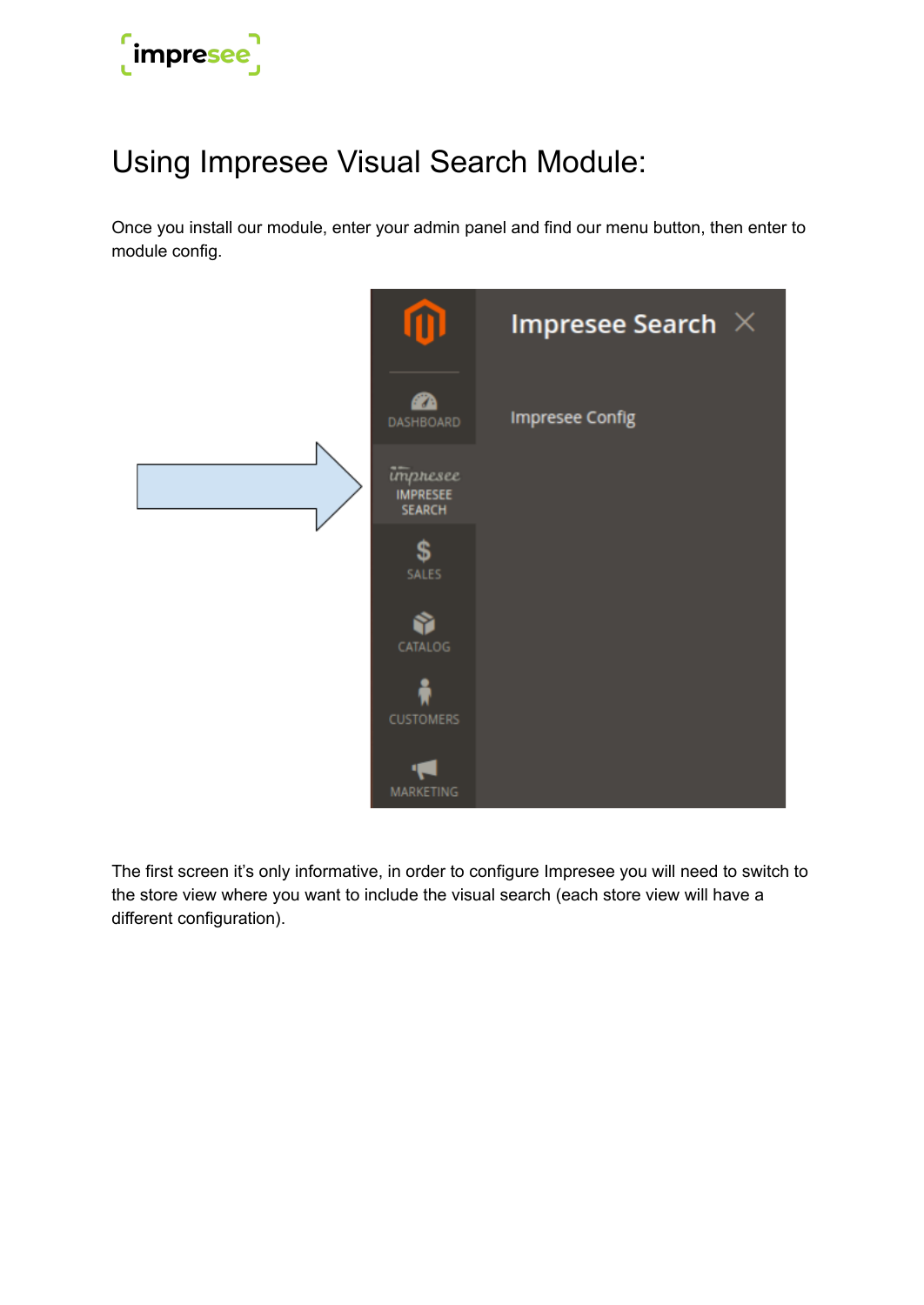

| <b>Store View:</b> | Default Config $\sim$ 1                               |   |
|--------------------|-------------------------------------------------------|---|
|                    | Default Config                                        |   |
|                    | Main Website                                          |   |
| <b>IMPRESEE</b>    | Main Website Store                                    |   |
|                    | <b>Default Store View</b>                             | 2 |
|                    | Stores Configuration<br><b>Impresee Search Engine</b> |   |
|                    |                                                       |   |

On each *store view* you will find the next sections:

| <b>Instructions</b>  |  |
|----------------------|--|
| <b>Search Config</b> |  |
| lcons                |  |
|                      |  |

**Frontend (Optional - Advanced Users)** 

### **Instructions**

Here you will find all the steps needed to set up the module. Also, here you will find the URL to the auto-generated XML file which contains your data feed (or data source). These are given in more detail below:

#### **Instructions**

- 1. Create your account in Impresee Console.
- 2. Sign In and create a new project.
- 3. Create a new catalog on the project using your store datasource:

#### **Datasource URL for this store:** https://demo.impresee.com/magento2/impresee/Feed/?client\_code=xbv5qu8fwzvqwvrq Copy to clipboard.

4. Once your catalog is ready, come back here and go to the search config section and follow the next steps:

- . Enable the search types you set for this catalog
- For each type, paste the search service URL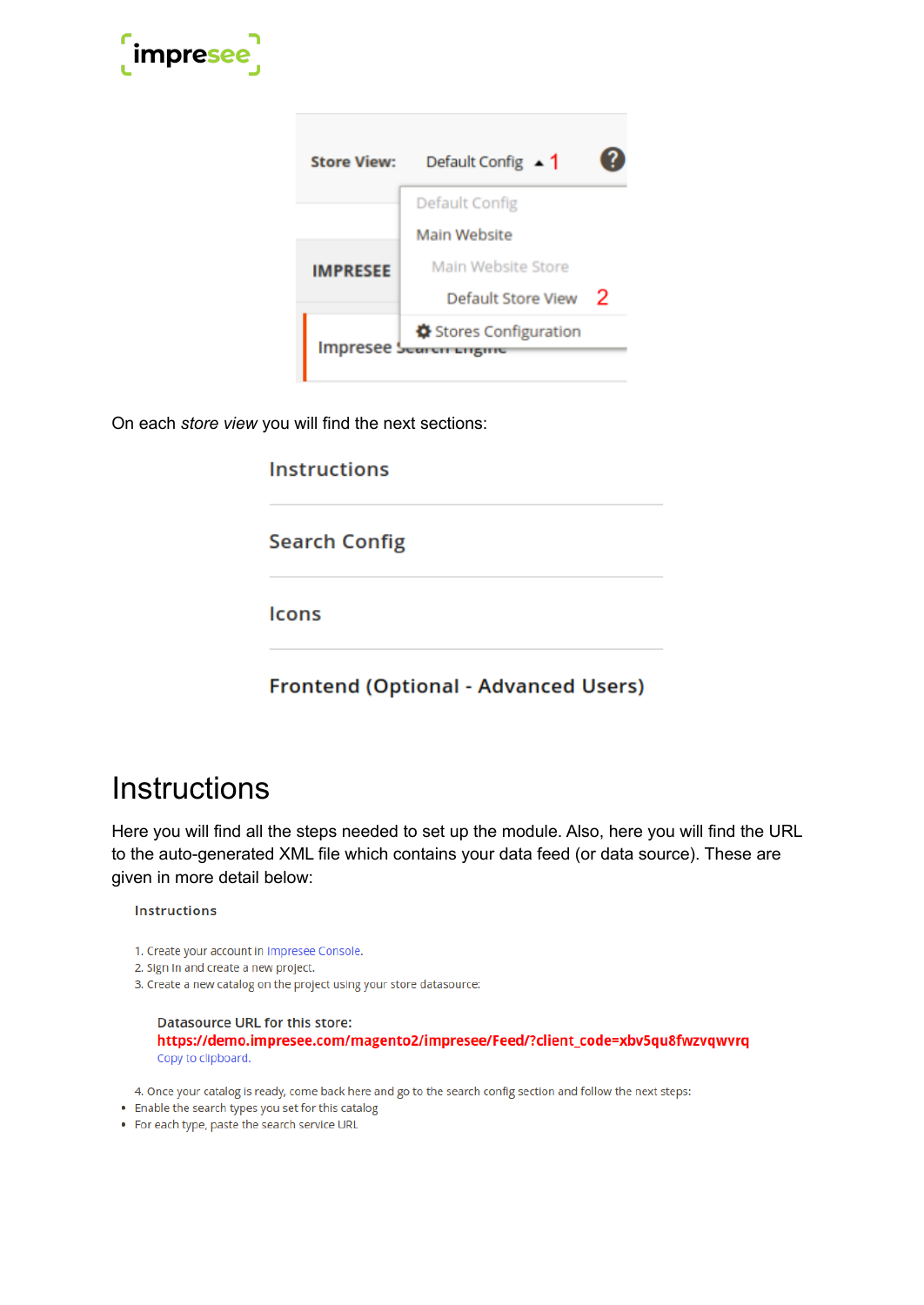

1. Go into <https://console.impresee.com> and create an account

|                                                                                                                                             | <i>impresee</i>                                                                                                                                                          |    |
|---------------------------------------------------------------------------------------------------------------------------------------------|--------------------------------------------------------------------------------------------------------------------------------------------------------------------------|----|
| "Take your business to the next level and give your<br>customers an incredible user experience with our<br>search and navigation solutions" | Log in<br>Log in with Google<br>G<br>Or log in with your email -<br>Email Address<br>Password<br>Forgot your password?<br>You don't have an account?<br>Login<br>Sign.up | ۰  |
|                                                                                                                                             |                                                                                                                                                                          | N. |

2. Go to the "Catalogs" tab and click on "Add Catalog"

| $[$ impresee $]$            |          |                            |                                                            | CAM.ALWAEZ.IBOMM. |
|-----------------------------|----------|----------------------------|------------------------------------------------------------|-------------------|
|                             |          | You have 0 trial days left |                                                            |                   |
| $(7)$ Home                  |          |                            |                                                            |                   |
| <b>El Catalogs</b>          |          | Catalogs                   | $\mathbb C$ Refresh                                        | + Add Catalog     |
| @ Subscription              |          |                            | This project has no catalogs                               |                   |
| C Text Search Configuration |          |                            | You can create a new catalog with the "Add Catalog" button |                   |
| (C) Image search            | $\sim$   |                            |                                                            |                   |
| <b>G</b> Integration        | $\omega$ |                            |                                                            |                   |
|                             |          |                            |                                                            |                   |
|                             |          |                            |                                                            |                   |
|                             |          |                            |                                                            |                   |
|                             |          |                            |                                                            |                   |
|                             |          |                            |                                                            |                   |
|                             |          |                            |                                                            |                   |
|                             |          |                            |                                                            |                   |

3. Create a new catalog and paste the Datafeed URL in the required spot. Also, select the kind of product that matches your store. And select the catalog format "XML v2"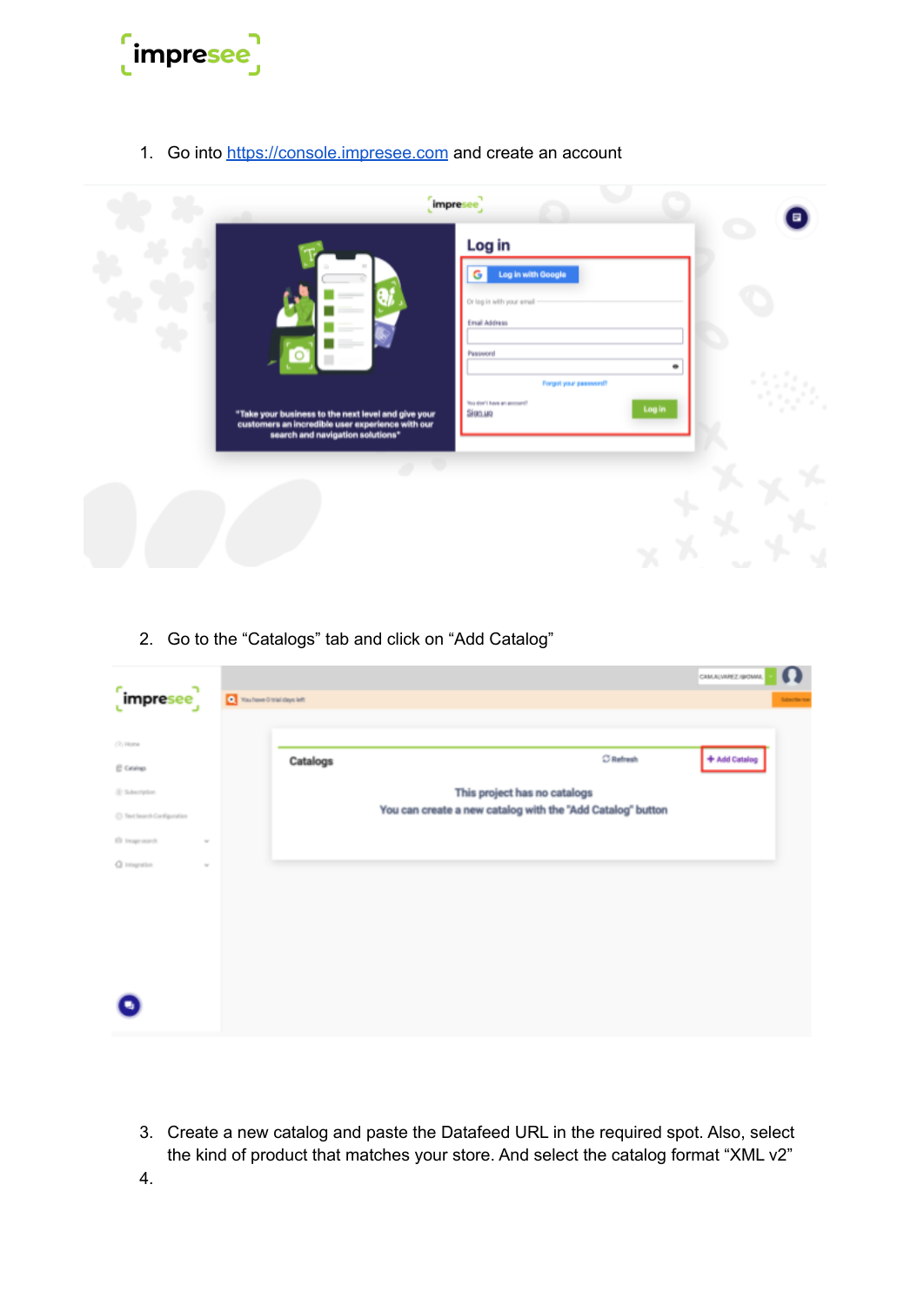

|                              |                                                                                                                                                         | CAN ALWARZ HIS GAMA. |
|------------------------------|---------------------------------------------------------------------------------------------------------------------------------------------------------|----------------------|
| impresee                     | Vou have D trial days left                                                                                                                              |                      |
| (ii) Home                    | + Add new catalog                                                                                                                                       |                      |
| C Catalogs                   | <b>tefresh</b><br>Cata<br>insert the name of your new catalog:<br>Your catalog name                                                                     | + Add Catalog        |
| (3) Subscription             | Select the type of products contained in the data feed:                                                                                                 |                      |
| C Text Search Configuration  | log" button                                                                                                                                             |                      |
| <b>CO</b> treage search<br>w | <b>Fashion &amp; apparel</b><br>Harne and Deco, Toys and other                                                                                          |                      |
| <b>Ci</b> Integration<br>w   | ÷                                                                                                                                                       |                      |
|                              | Select the seurce of the data feed. We currently support XML (documentation and example) and CSV<br><b>Elecumentation and exempts).</b>                 |                      |
|                              | LIEL.<br><b>File</b>                                                                                                                                    |                      |
|                              | Please insert the URL to develop the data feed of your catalog and the frecuency to check the URL.<br>Catalog URL<br>Catalog Format<br>Update Frequency |                      |
|                              | xml v2<br>Every 6 Hours<br>w.<br>$\omega$                                                                                                               |                      |
|                              | Deale Dance                                                                                                                                             |                      |
|                              |                                                                                                                                                         |                      |
|                              |                                                                                                                                                         |                      |
|                              |                                                                                                                                                         |                      |
|                              |                                                                                                                                                         |                      |

5. Your catalog will now start processing.

| $(7)$ Home                             |              |                                          |                       |                     |                    |                    |              |                          |
|----------------------------------------|--------------|------------------------------------------|-----------------------|---------------------|--------------------|--------------------|--------------|--------------------------|
| <sup>[]</sup> Catalogs                 |              | <b>Catalogs</b>                          |                       |                     |                    |                    |              | $\mathbb C$ Refresh      |
| Subscription                           |              |                                          | <b>Catalog Status</b> | <b>Catalog Name</b> | Number of Products |                    |              |                          |
| <sup>2</sup> Text Search Configuration |              | $\left\lfloor \frac{1}{2} \right\rfloor$ | Updating Catalog      | Your catalog name   | $\mathbb O$        | <b>Get snippet</b> | $\pmb{\Phi}$ | <b>Custom attributes</b> |
| <sup>(2)</sup> Image search            | $\checkmark$ |                                          |                       |                     |                    |                    |              |                          |
| <b>公</b> Integration                   | $\checkmark$ |                                          |                       |                     |                    |                    |              |                          |
|                                        |              |                                          |                       |                     |                    |                    |              |                          |
|                                        |              |                                          |                       |                     |                    |                    |              |                          |
|                                        |              |                                          |                       |                     |                    |                    |              |                          |
|                                        |              |                                          |                       |                     |                    |                    |              |                          |
|                                        |              |                                          |                       |                     |                    |                    |              |                          |
|                                        |              |                                          |                       |                     |                    |                    |              |                          |

6. On the catalog is "Ready" click on the "Get Snippet" button and copy the script you'll find there. That is the code you'll use to integrate Impresee's search bar into your site.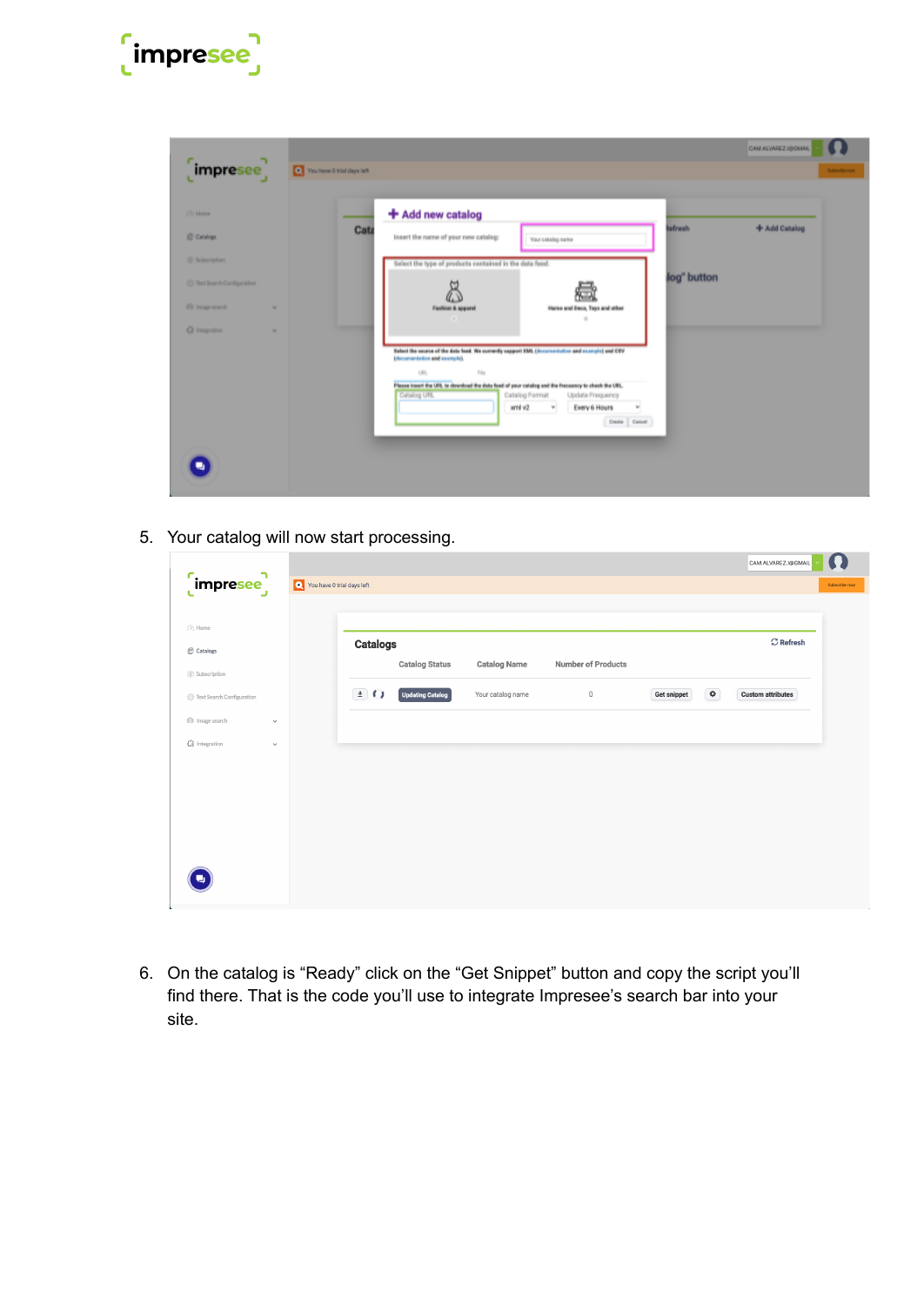| $\begin{bmatrix} \text{imprese} \end{bmatrix}$               | You have 0 trial days left |                     |                   |                    |             |                      |                   | CAM.ALVAREZ.I@GMAIL |
|--------------------------------------------------------------|----------------------------|---------------------|-------------------|--------------------|-------------|----------------------|-------------------|---------------------|
| (it) Home<br>C Catalogs                                      | Catalogs                   |                     |                   |                    |             |                      |                   | $\mathbb C$ Refresh |
| (ii) Subscription                                            |                            | Catalog Status      | Catalog Name      | Number of Products |             |                      |                   |                     |
| @ Test Search Configuration                                  | $\pm$                      | <b>Ready</b> to use | Your catalog name | 1127               | Get snippet | $\bullet$<br>Details | Custom attributes |                     |
| (7) image search<br>$\sim$<br>G Integration<br>$\mathcal{U}$ |                            |                     |                   |                    |             |                      |                   |                     |
|                                                              |                            |                     |                   |                    |             |                      |                   |                     |
|                                                              |                            |                     |                   |                    |             |                      |                   |                     |

# Registering Impresee's performance

When we finish processing your catalog we will provide you with an application UUID. This code is used when searching and also to register every purchase made in your store. We gather this data to measure the effectiveness of our search bar on your site. To start gathering data follow these steps:

1. Go to [console.impresee.com,](https://console.impresee.com) into the "Catalogs" section, and click on the "Details" button.

|                                             |                                                                           | CAM.ALVAREZ.I@GMAIL                                                           |
|---------------------------------------------|---------------------------------------------------------------------------|-------------------------------------------------------------------------------|
| $\left[\textrm{impresence}\right]$          | You have 0 trial days left                                                | Subscribe now                                                                 |
|                                             |                                                                           |                                                                               |
| ⑦ Home                                      | <b>Catalogs</b>                                                           | $\mathcal C$ Refresh                                                          |
| <sup>[1]</sup> Catalogs                     | <b>Catalog Status</b><br><b>Number of Products</b><br><b>Catalog Name</b> |                                                                               |
| Subscription                                |                                                                           |                                                                               |
| <sup>5</sup> Text Search Configuration      | $\overline{\Phi}$<br><b>Ready to use</b><br>Your catalog name<br>1127     | $\bullet$<br><b>Custom attributes</b><br><b>Details</b><br><b>Get snippet</b> |
| <sup>(2)</sup> Image search<br>$\checkmark$ |                                                                           |                                                                               |
| <b>公</b> Integration<br>$\check{~}$         |                                                                           |                                                                               |
|                                             |                                                                           |                                                                               |
|                                             |                                                                           |                                                                               |
|                                             |                                                                           |                                                                               |
|                                             |                                                                           |                                                                               |
|                                             |                                                                           |                                                                               |
|                                             |                                                                           |                                                                               |
|                                             |                                                                           |                                                                               |